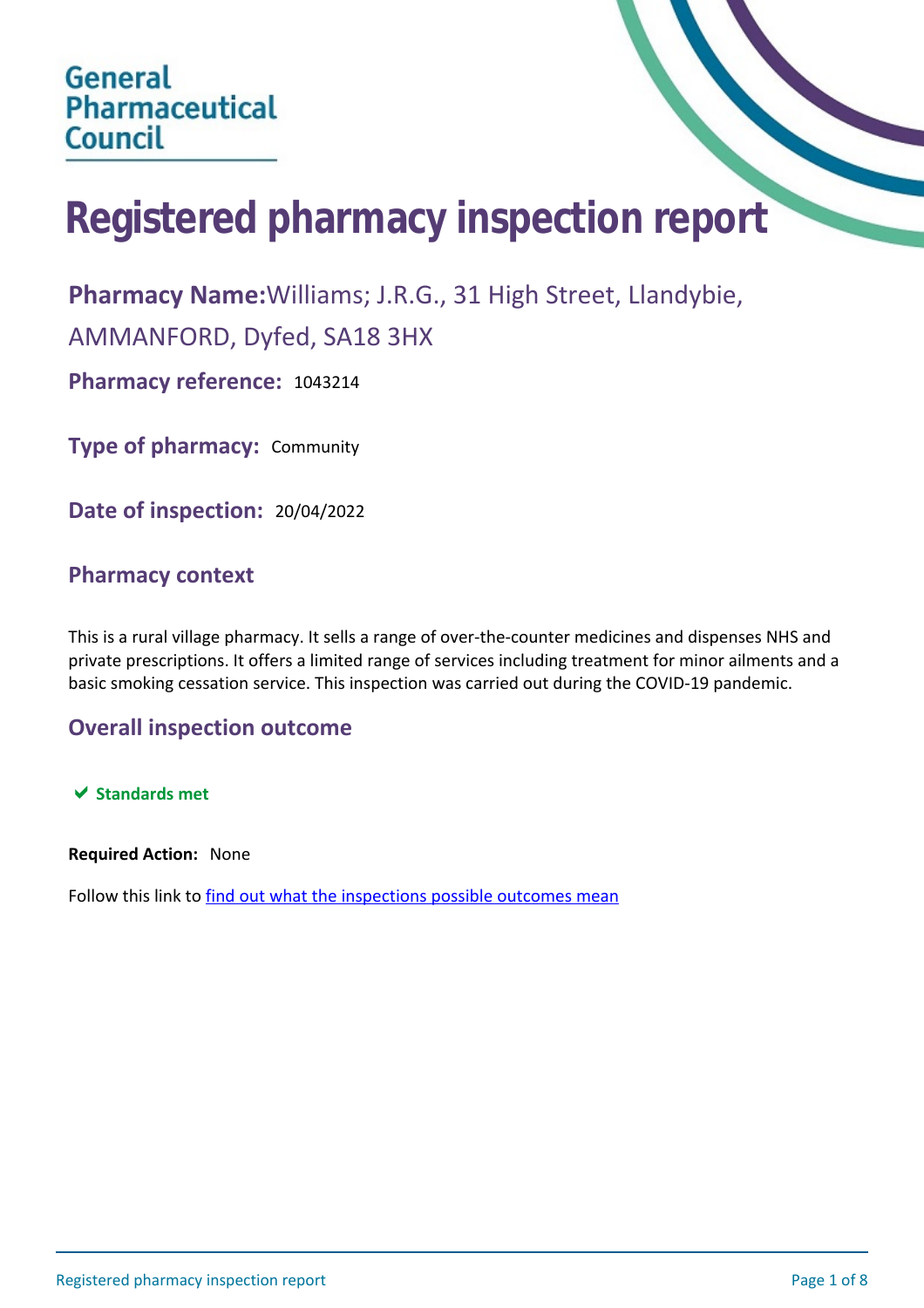## **Summary of notable practice for each principle**

| <b>Principle</b>                               | <b>Principle</b><br>finding | <b>Exception standard</b><br>reference | <b>Notable</b><br>practice | <b>Why</b> |
|------------------------------------------------|-----------------------------|----------------------------------------|----------------------------|------------|
| 1. Governance                                  | <b>Standards</b><br>met     | N/A                                    | N/A                        | N/A        |
| 2. Staff                                       | <b>Standards</b><br>met     | N/A                                    | N/A                        | N/A        |
| 3. Premises                                    | <b>Standards</b><br>met     | N/A                                    | N/A                        | N/A        |
| 4. Services, including medicines<br>management | <b>Standards</b><br>met     | N/A                                    | N/A                        | N/A        |
| 5. Equipment and facilities                    | <b>Standards</b><br>met     | N/A                                    | N/A                        | N/A        |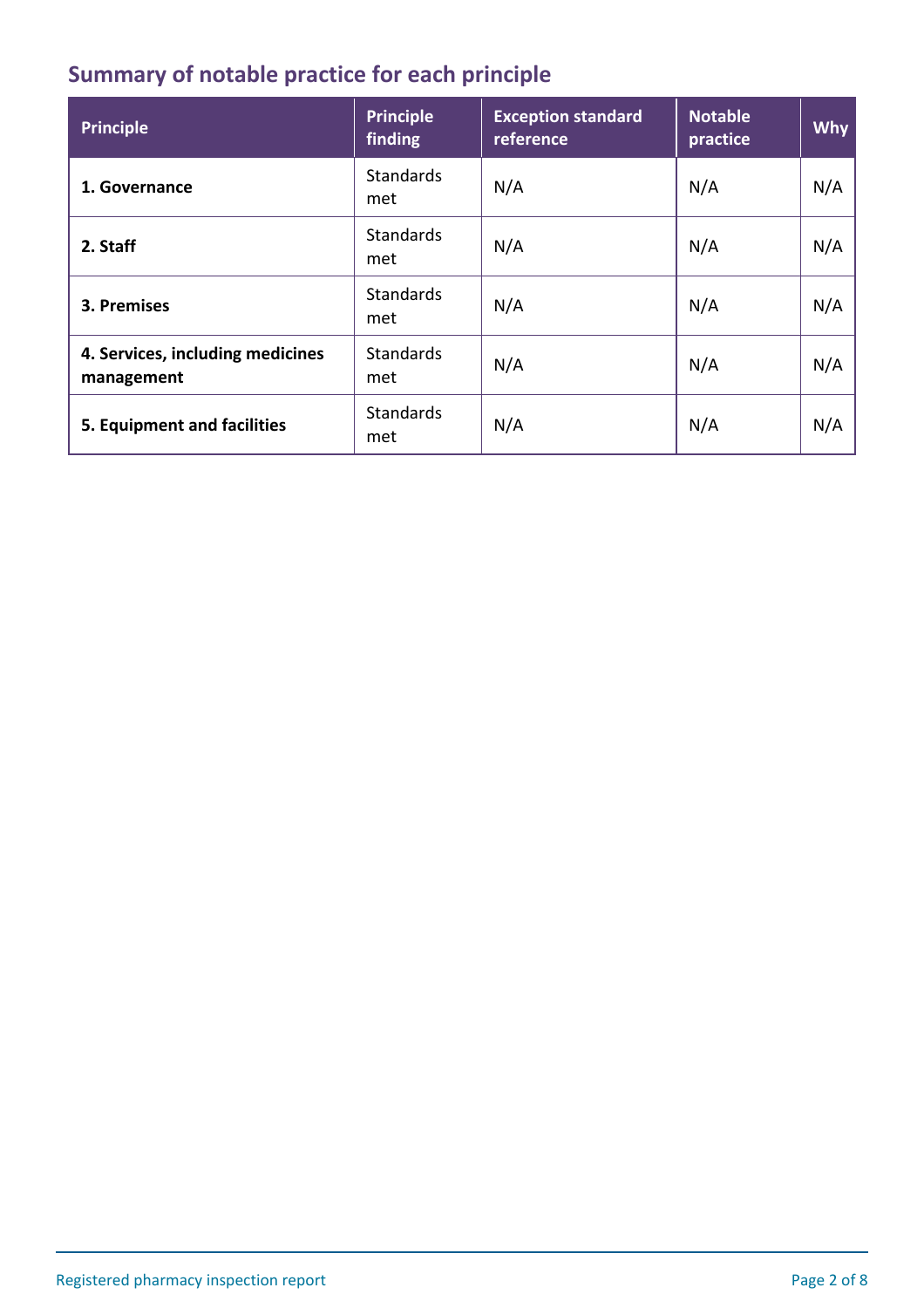## **Principle 1 - Governance**  $\vee$  **Standards met**

#### **Summary findings**

The pharmacy has written procedures to help make sure the team works safely. Its team members talk about things that go wrong and take action to help stop them from happening again. The pharmacy generally keeps the records it needs to by law. But some details are missing, so it may not always be able to show exactly what has happened if any problems arise. The pharmacy's team members know how to keep people's private information safe. And they understand how to recognise and report concerns about vulnerable people to help keep them safe.

#### **Inspector's evidence**

The pharmacy had systems in place to identify and manage risk, including the recording of dispensing incidents and near misses. Staff said that the pharmacist discussed near misses with them at the time of each occurrence. They said that they often shared examples of similar packaging that they thought might lead to selection errors and had recently separated different forms of metformin tablets on dispensary shelves for this reason. A range of written Standard Operating Procedures (SOPs) had been signed by all staff, although these were overdue for review. There were many slightly different versions of SOPs which was confusing. It was difficult to tell which SOPs were current and if they accurately reflected the activities carried out in the pharmacy. However, the pharmacy team were able to give appropriate descriptions of their roles and responsibilities. The pharmacy usually received regular customer feedback from annual patient satisfaction surveys, but this process had been paused during the pandemic. The pharmacist said that verbal feedback was mostly positive. The pharmacy used the NHS formal complaints procedure 'Putting Things Right' to manage complaints. Information about how to make complaints was included in the practice leaflet, although this was not displayed in the retail area. Evidence of current professional indemnity insurance was available. All necessary records were kept and were generally properly maintained, including responsible pharmacist (RP), private prescription, emergency supply, unlicensed specials and controlled drug (CD) records. Some headings were missing from CD registers. Staff had signed confidentiality agreements. They were aware of the need to protect confidential information, for example by being able to identify confidential waste and dispose of it appropriately. The pharmacist and staff had undertaken formal safeguarding training and had access to local guidance and contact details via the internet.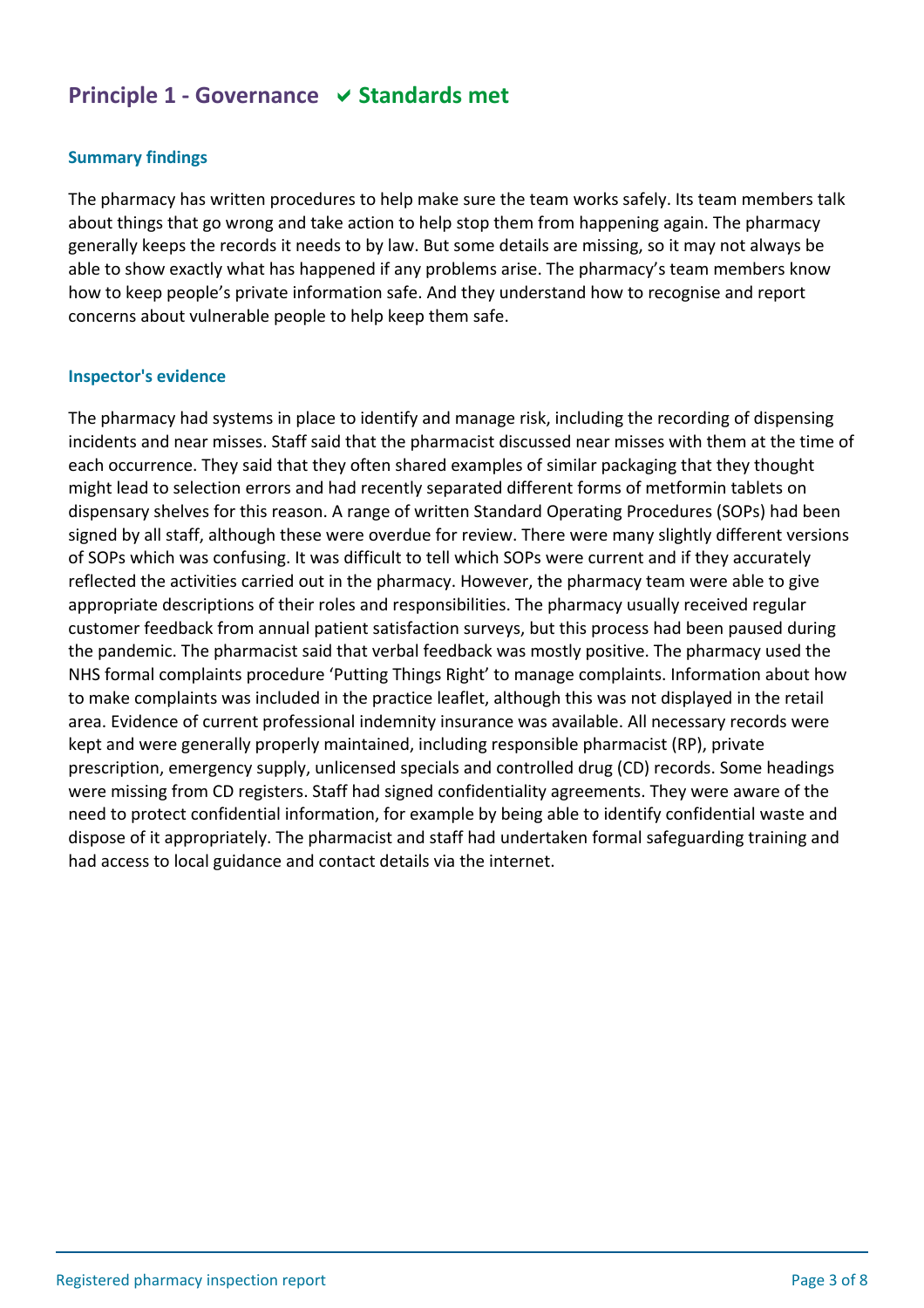## **Principle 2 - Staffing**  $\vee$  **Standards met**

#### **Summary findings**

The pharmacy has enough staff to manage its workload. They are properly trained for the jobs they do. And they feel comfortable speaking up about any concerns they have.

#### **Inspector's evidence**

The pharmacist owner worked at the pharmacy from Monday to Friday each week. The pharmacy was very quiet at the time of the inspection and there were enough suitably qualified and skilled staff present to comfortably manage the workload. The staffing level appeared adequate for the services provided. The support team consisted of a dispensing assistant and a medicines counter assistant (MCA). Another dispensing assistant was absent. Staff had the necessary training and qualifications for their roles. Part of the MCA's role was to check dispensary stock against wholesaler invoices before putting it away and she had successfully completed an appropriate training course to allow her to do this. One dispensing assistant had been declared competent under the grandparent clause. She had trained as an accuracy checker but did not currently use this qualification. There were no specific targets or incentives set for the services provided. Staff worked well together and had an obvious rapport with customers since they served a small and close-knit community. They said that they were happy to make suggestions within the team and felt comfortable raising concerns with the pharmacist owner. A whistleblowing policy in the Information Governance file advertised a confidential helpline for reporting concerns outside the organisation.

Members of staff were observed to use appropriate questions when selling over-the-counter medicines to patients. They referred to the pharmacist on several occasions for further advice on how to deal with transactions. Staff had access to informal training materials such as articles in trade magazines and information about new products from pharmaceutical representatives. There was no formal appraisal system in place, but all staff could discuss performance and development issues informally with the pharmacist whenever the need arose. The lack of a structured training and development programme increased the risk that individuals might not keep up to date with current pharmacy practice and that opportunities to identify training needs could be missed.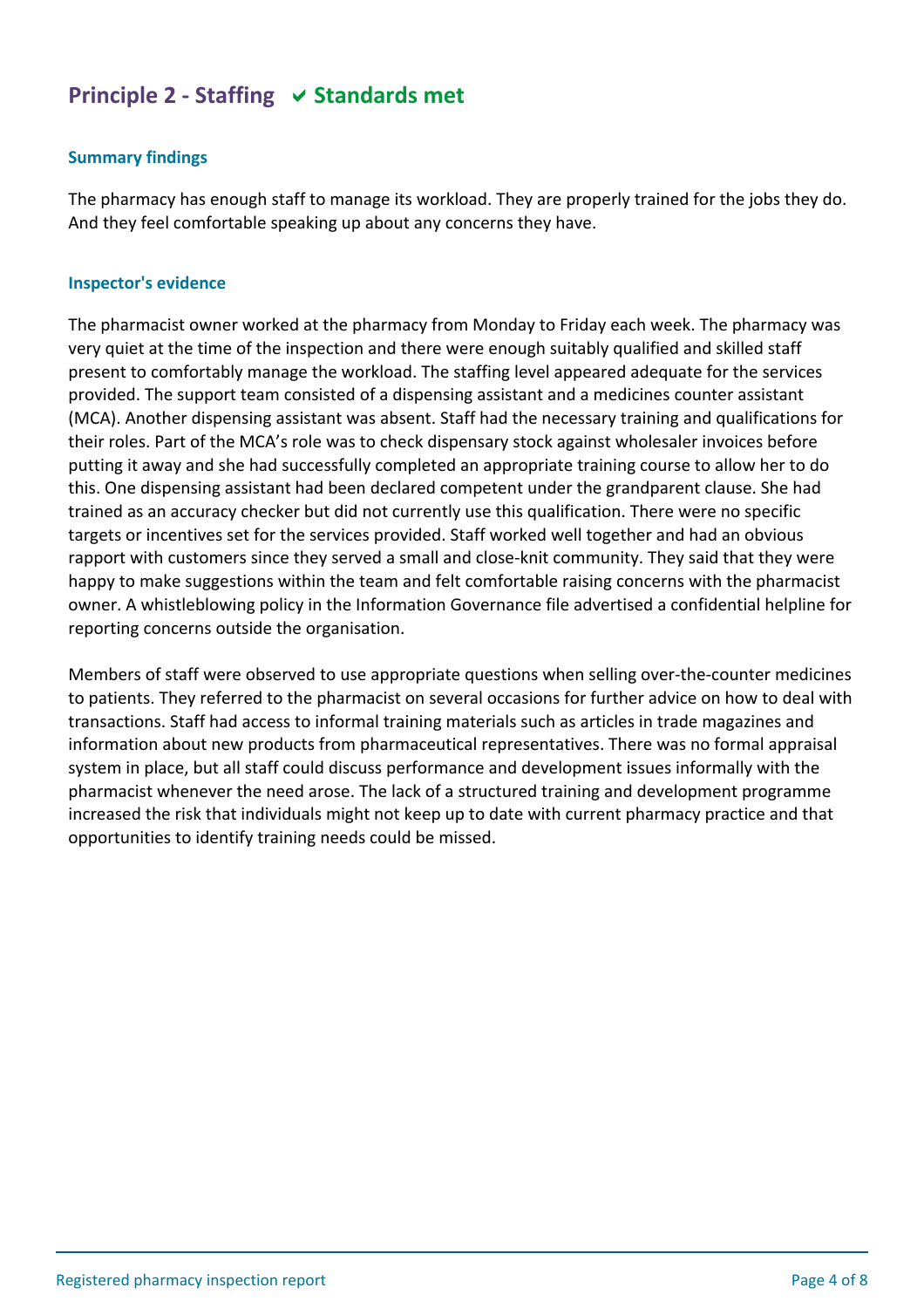## **Principle 3 - Premises**  $\vee$  **Standards met**

## **Summary findings**

The pharmacy is clean, tidy and secure. It has enough space to allow safe working and its layout protects people's privacy.

#### **Inspector's evidence**

The pharmacy was housed in an old building but was clean, generally tidy and well-organised. The dispensary was small but had sufficient space to allow safe working. Some stock was being temporarily stored on the floor but it did not pose a trip hazard. The sink had hot and cold running water and soap and cleaning materials were available. A plastic screen had been installed at the medicines counter to reduce the risk of viral transmission between staff and customers. A consultation room was available for private consultations and counselling. But it was not visible from the retail area and it was not clearly advertised, so people may not have known it was available. The lighting and temperature in the pharmacy were adequate. One prescription retrieval area was not well-lit, which increased the risk of pharmacy team members picking up the wrong bag, but a torch was available for use if necessary.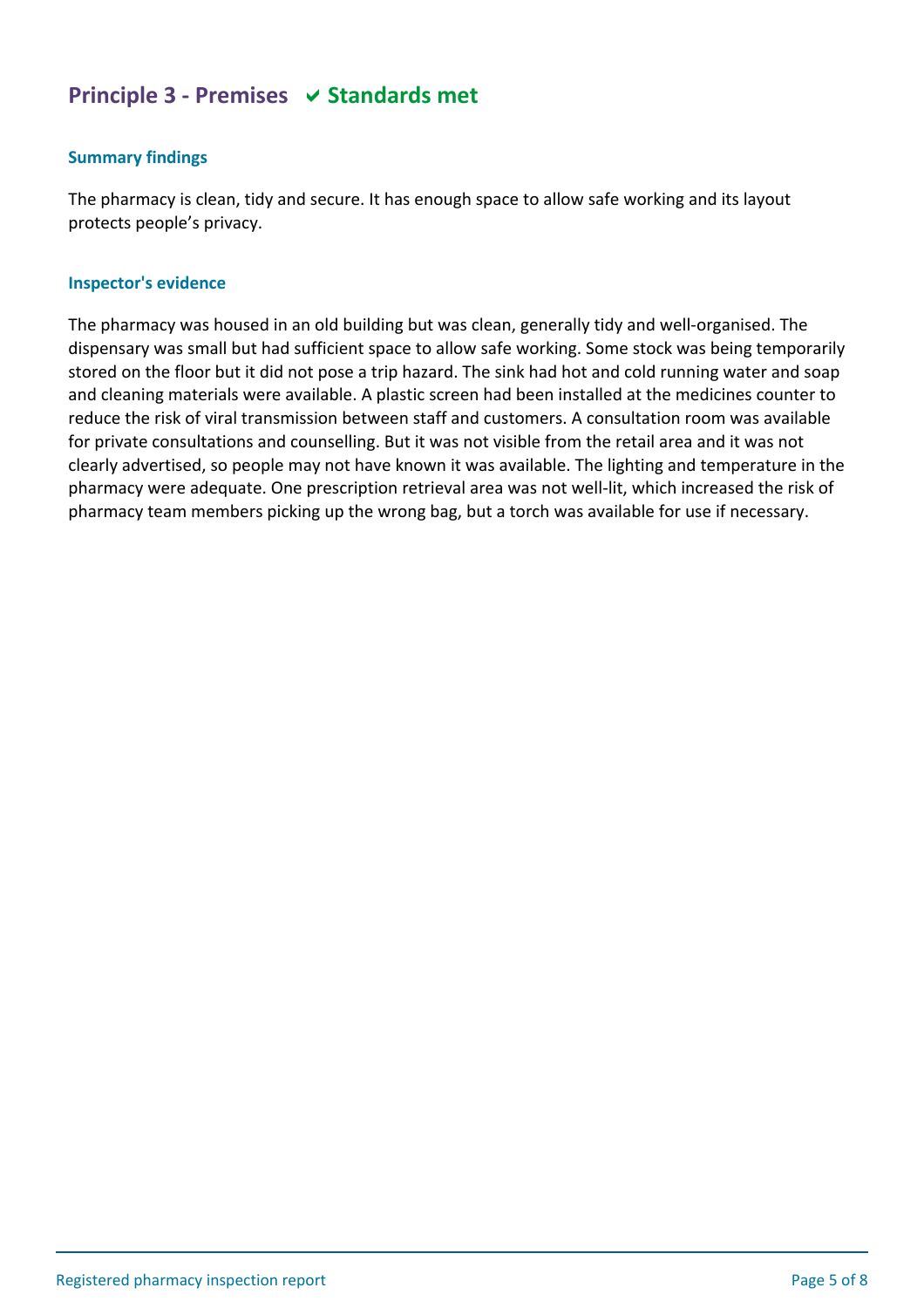## **Principle 4 - Services**  $\vee$  **Standards met**

#### **Summary findings**

The pharmacy's services are easy for people to access. If it can't provide a service, it directs people to somewhere that can help. The pharmacy's working practices are generally safe and effective. It stores most medicines appropriately and carries out some checks to help make sure that they are in good condition and suitable to supply.

#### **Inspector's evidence**

The pharmacy offered a limited range of services, some of which were advertised in the pharmacy window and in the practice leaflet, although this was not displayed in the retail area. There was wheelchair access into the pharmacy and consultation room. A signposting file provided by the local health board was available and staff said that they would signpost people requesting services they could not provide to nearby pharmacies or other providers such as the local surgery. Some health promotional material was available in the retail area. The pharmacy was located in a Welsh-speaking area. The pharmacist was a fluent Welsh-speaker and several transactions were observed to take place in Welsh.

The pharmacist said that the dispensing workload was easy to manage as most of it consisted of repeat prescriptions with very few walk-ins. The pharmacy offered a repeat prescription collection service from four local surgeries. Dispensing staff used a basket system for assembling repeat prescriptions to help ensure that medicines did not get mixed up during dispensing. Baskets were not used for walk-in prescriptions, but these were dispensed and bagged in the order that they were presented to reduce the risk of transposition of medicines. Dispensing labels were usually initialled by the dispenser and checker to provide an audit trail. However, some labels did not bear the dispenser's initial, which might prevent a full analysis of dispensing incidents. The print on some labels was a little faint and there was a risk that people with poor eyesight might find it difficult to read. The pharmacist said that this was due to a software issue with the laser printer which he would address as soon as possible. Some dispensed prescriptions were bagged up before they had been subject to an accuracy check by the pharmacist, and there was a risk that items that had not been checked might be handed out in error. However, these bags were kept in a separate dedicated area of the dispensary and staff understood that any items in this area would have to be checked by the pharmacist before handout.

Some prescriptions awaiting collection were no longer valid. The pharmacist admitted that this was an oversight and removed the prescriptions from the storage area immediately. However, he said that he would always check the date on a prescription before handing it out to the patient or their representative. Prescriptions were marked to alert staff to the fact that a CD requiring safe custody or fridge item was outstanding. Prescriptions for Schedule 3 and 4 CDs awaiting collection were also marked to remind staff that these should not be supplied more than 28 days after the date on the prescription. Patients on high-risk medicines such as warfarin, lithium and methotrexate were not routinely identified and there was a risk that opportunities for counselling might be missed. However, staff referred all prescriptions to the pharmacist before handout. The pharmacy team were aware of the risks of valproate use during pregnancy. The pharmacist said that any patients prescribed valproate who met the risk criteria would be counselled appropriately and provided with information. The pharmacy carried out regular audits of high-risk medicines, which were commissioned by the local health board. These audits were used to collect data about the prescribing, supply and record-keeping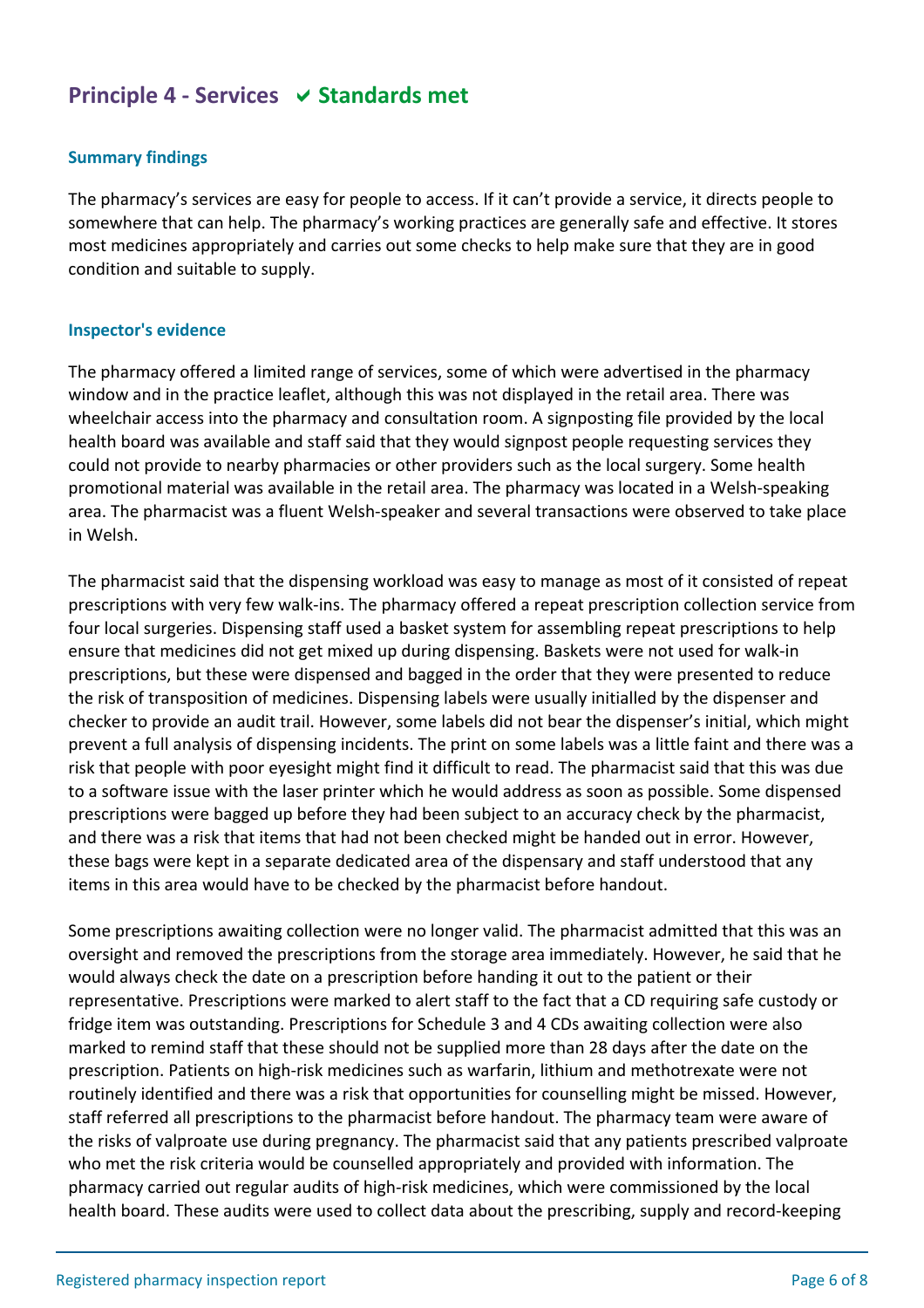associated with high-risk medicines to flag up areas where risk reduction could be improved within primary care.

The pharmacy did not provide a routine delivery service, but the pharmacist or the medicines counter assistant delivered about ten prescriptions to vulnerable and housebound patients each week. They asked recipients to sign the back of the prescription if a controlled drug was supplied.

Disposable compliance aid trays were used to supply medicines to a number of patients. Trays were labelled with descriptions to enable identification of individual medicines, although occasionally a description was missing. The pharmacist said that patient information leaflets were supplied monthly. Each patient had a section in a dedicated file that included their personal and medication details and details of any messages or changes. A list of patients and their collection or delivery arrangements was available for reference in the front of the file. A record of the date on which each patient's compliance aid had been collected was also kept for reference. A few dispensed compliance aids stored in the pharmacy had not been adequately labelled as either pre-packed or dispensed medicines. The pharmacist labelled these during the inspection.

The pharmacy provided a limited range of services. The pharmacist was accredited to provide discharge medicines reviews, but none had been carried out in recent months. The pharmacy provided the level two (supply only) smoking cessation service and the Choose Pharmacy common ailments service, although uptake of these was low.

Stock medicines were obtained from licensed wholesalers and were stored appropriately. Medicines requiring cold storage were stored in a well-organised drug fridge. Maximum and minimum temperatures were recorded daily and were consistently within the required range. CDs were stored in a safe that was secured to the fabric of the building. There was not a great deal of stock, but different products were stored in piles on top of one another and one box of out-of-date Matrifen 50mcg/hr patches had not been segregated from usable stock, increasing the risk of errors. Some poisons were stored appropriately in a locked cupboard in the dispensary away from other medicines.

There was some evidence to show that regular expiry date checks were carried out, but the frequency and scope of these checks were not documented and there was a risk that out-of-date medicines might be overlooked. This was reinforced by the discovery of two bottles of Daktarin powder and a pot of thiamine tablets that were found to be out of date. However, the pharmacist and dispensing assistant said that they always included an expiry date check in their dispensing and checking processes. Dateexpired medicines were generally disposed of appropriately, as were patient returns and waste sharps. The pharmacy received drug alerts and recalls via NHS email. The pharmacist was able to describe how he had dealt with recalls for medicines by contacting patients where necessary and returning quarantined stock to the relevant supplier.